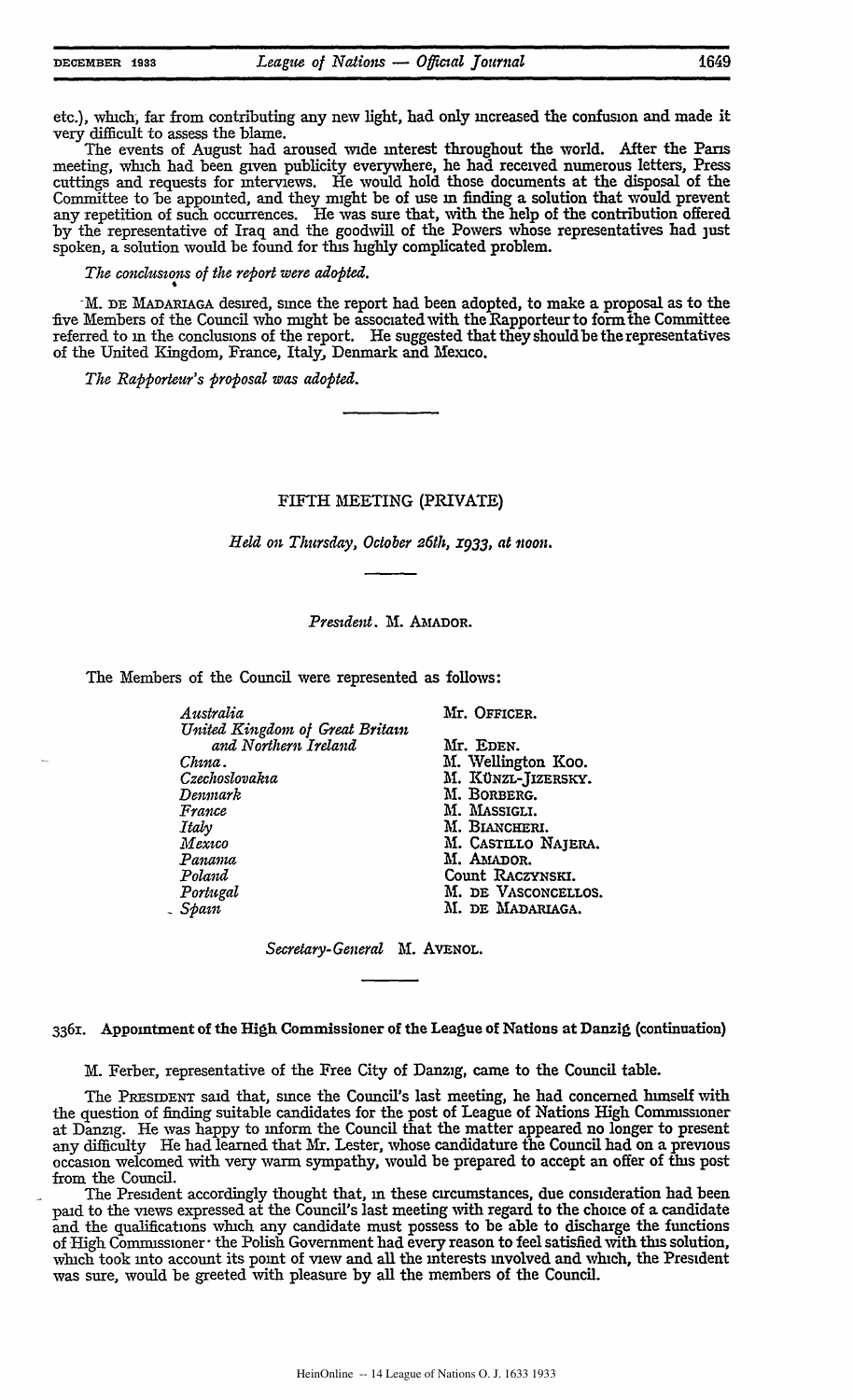Count RACZYŃSKI, on behalf of his Government, had very great pleasure in accepting the solution suggested to the Council. As an Irishman, Mr. Lester could already count on the sympathy of Poland. He had succeeded in winning that sympathy-even more so in his personal capacitytogether with the esteem of all the members of the Council, during his recent period of office therein.

The Polish Government, as the member of the Council specially interested in Danzig affairs, had already had an opportunity of intimating its point of view as to the proper system for selecting a candidate possessing all the qualifications necessary for discharging the duties of High Commissioner. Count Raczynski could concur in the judicious opinion expressed **by** the President that the members of the Council had every reason for complete satisfaction.

He took the opportunity to give an assurance, in the name of the Polish Government, that, **in** carrying out his difficult and delicate duties, Mr. Lester could rely on the friendliest assistance of that Government.

M. FERBER, representative of the Free City of Danzig, reminded the Council that at its last meeting M. Rauschning had stated that the Danzig Government had felt great satisfaction at Mr. Lester's candidature. M. Ferber could only repeat on the present occasion what M. Rauschning had then said, but he would like to emphasise the pleasure felt by the Danzig Government at the choice of a candidate who had the approval of both the Polish and the Danzig Governments and could be unanimously nominated by all the members of the Council.

Mr. **EDEN** was happy to learn that the candidature of Mr. Lester as High Commissioner for Danzig was now universally welcomed. Mr. Lester was so well known to all the members of the Council, both for his work and for his personal qualities, that Mr. Eden was sure the Council would agree with him that no better High Commissioner could be found.

Mr. Eden was glad to be able to take the opportunity of expressing his appreciation of the spirit of conciliation shown **by,** the Polish Government in accepting this nomination, which had been proposed with due regard to the point of view of the Polish Government and of other interests concerned.

M. MAssiGLI had already had an opportunity, at an earlier meeting of the Council, of expressing the high esteem **in** which his Government, and he himself, held Mr. Lester. He would therefore merely express his satisfaction at the happy agreement which had been reached. The unanimous sympathy felt for the selection of Mr. Lester was a sure guarantee that, in the sometimes delicate tasks which fell to the High Commissioner, the interests of the League of Nations would be fully safeguarded.

As a result of the form taken by the Council's agenda, Danzig affairs very often meant for the Council only the relations between Poland and the Free City From that point of view already the choice of Mr. Lester could only be welcomed with satisfaction. But it was the Council's interest and its duty to ensure at all times, not only harmonious relations<br>between Danzig and Poland, but also real respect for the Constitution of the Free City From between Danzig and Poland, but also real respect for the Constitution of the Free City that standpoint likewise, which was very important **in** the French Government's judgment, the Council might congratulate itself on the choice made. Mr. Lester was undoubtedly a man who would at all times be able to enforce the counsels of wisdom, **if** need be, at Danzig, and to recall the principles embodied in the Constitution, of which the Council was the guarantor.

The **PRESIDENT** presented the following draft resolution '

" I. The Council requests the Secretary-General to convey to M. Helmer Rosting its thanks for the services he has rendered to the League of Nations during his term of office as High Commissioner of the League of Nations at Danzig.

*"2.* Mr. Sean Lester is appointed High Commissioner of the League of Nations at Danzig for a period of three years, as from January 15th, 1934. The question whether his term of office should be renewed will be examined by the Council a year before the expiry of the period of three years.

"The Council requests the Secretary-General to authonse M. Rostmg to act as High Commissioner until the date on which the new High Commissioner enters upon his duties.

"3. The annual salary of the High Commissioner will be **72,000** gold francs. Arrangements concerning other expenditure relating to the post of High Commissioner, including the salaries of his office staff, travelling expenses, etc., will be made by the High Commissioner after consultation and **in** agreement with the Secretary-General.

*"4.* The funds appropriated for the maintenance of this post shall, as in the past, be advanced to the High Commissioner by the Treasury of the League of Nations. The High Commissioner shall submit a monthly report to the Treasury on the use made of these funds, which shall, so far as possible, be employed **in** accordance with the general rules applied by the League **in** such matters. Advances thus made to the High Commissioner shall be repaid **in** equal parts by the Governments of Danzig and of Poland, **in** accordance with the Agreement concluded on that question. The accounts of the High Commissioner shall be audited every six months by the Treasury of the League of Nations."

<sup>&#</sup>x27; Document C.592(I).1933.I.